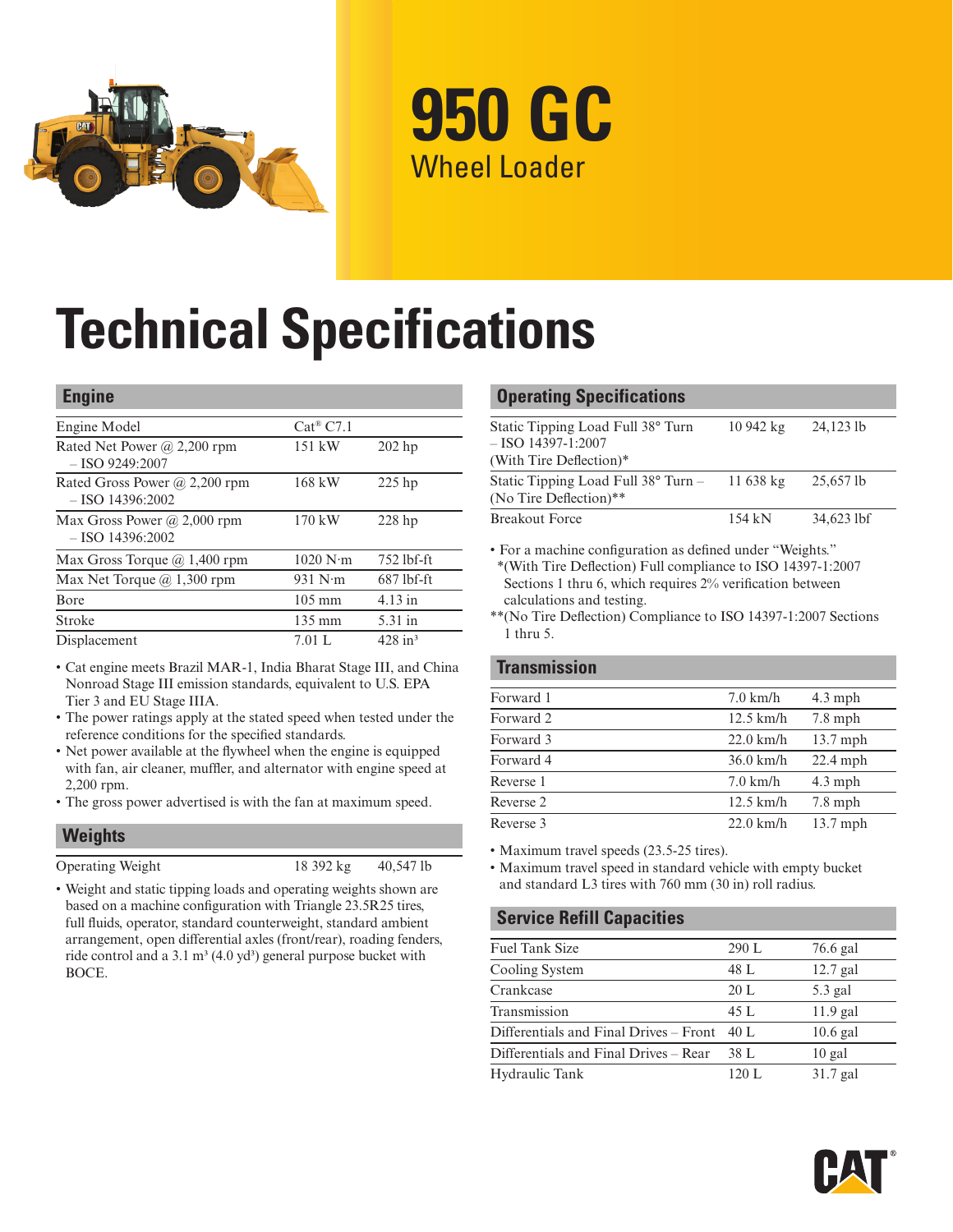# **950 GC Wheel Loader Specifications**

# **Air Conditioning System**

The air conditioning system on this machine contains the fluorinated greenhouse gas refrigerant R134a (Global Warming Potential  $= 1430$ ). The system contains 1.9 kg  $(4.2 1b)$  of refrigerant which has a  $CO<sub>2</sub>$  equivalent 2.717 metric tonnes (2.995 tons).

## **Hydraulic System**

| <b>Implement System Pump Type</b>                                                                    | Piston               |              |  |  |  |  |  |
|------------------------------------------------------------------------------------------------------|----------------------|--------------|--|--|--|--|--|
| Steering System Pump Type                                                                            | Piston               |              |  |  |  |  |  |
| Implement System – Maximum Pump<br>Output at 2,200 rpm                                               | $256$ L/min          | 68 gal/min   |  |  |  |  |  |
| Implement System – Maximum<br>Operating Pressure at $50 \pm 1.5$ L/min                               | 27 900 kPa 4,047 psi |              |  |  |  |  |  |
| Implement System – Optional<br>3rd Function Maximum Pressure<br>at 70 L/min $(18.5 \text{ gal/min})$ | 20 680 kPa 2,999 psi |              |  |  |  |  |  |
| Implement System – Optional<br>3rd Function Maximum Flow                                             | $240$ L/min          | $63$ gal/min |  |  |  |  |  |
| Hydraulic Cycle Time -<br>Raise from Carry Position                                                  | 6.1 Seconds          |              |  |  |  |  |  |
| Hydraulic Cycle Time –<br>Dump at Maximum Raise                                                      | 1.2 Seconds          |              |  |  |  |  |  |
| Hydraulic Cycle Time –<br>Lower, Empty, Float Down                                                   | 2.8 Seconds          |              |  |  |  |  |  |
| Hydraulic Cycle Time – Total Cycle Time 10.1 Seconds                                                 |                      |              |  |  |  |  |  |

#### **Tires\***

- Choices include:
- 23.5-25 16PR, L3 (Triangle)
- 23.5R25  $\star\star$ , L3 (Triangle and Maxam)
- $23.5R25 \star$ , L3 (Bridgestone)
- 23.5R25, L5 (Triangle, Maxam, and Bridgestone)
- \*Tire offerings vary by region. Consult your local Cat dealer for further details.

# **Sound**

The sound values indicated below are for specific operating conditions only. Machine and operator sound levels will vary at different engine and/or cooling fan speeds. Hearing protection may be needed when the machine is operated with a cabin that is not properly maintained, or when the doors and/or windows are open for extended periods or in a noisy environment.

| With Cooling Fan Speed at Maximum Value:                   |                     |
|------------------------------------------------------------|---------------------|
| Operator Sound Pressure Level (ISO 6396:2008)              | $75 \text{ dB}(A)$  |
| Exterior Sound Power Level (ISO 6395:2008)                 | $108 \text{ dB}(A)$ |
| With Cooling Fan Speed at 70% of Maximum Value:*           |                     |
| Operator Sound Pressure Level (ISO 6396:2008)              | $75 \text{ dB}(A)$  |
| Exterior Sound Power Level                                 | 106 $L_{WA}$ **     |
| *For machines in countries that adopt the "FII Directives" |                     |

For machines in countries that adopt the "EU Directives." \*\*European Union Directives "2000/14/EC" as amended by "2005/88/EC."

#### **Cab**

- 
- ROPS/FOPS ROPS/FOPS meet ISO 3471:2008 and ISO 3449:2005 Level II standards

#### **Brakes**

Brakes Brakes meet ISO 3450:2011 standards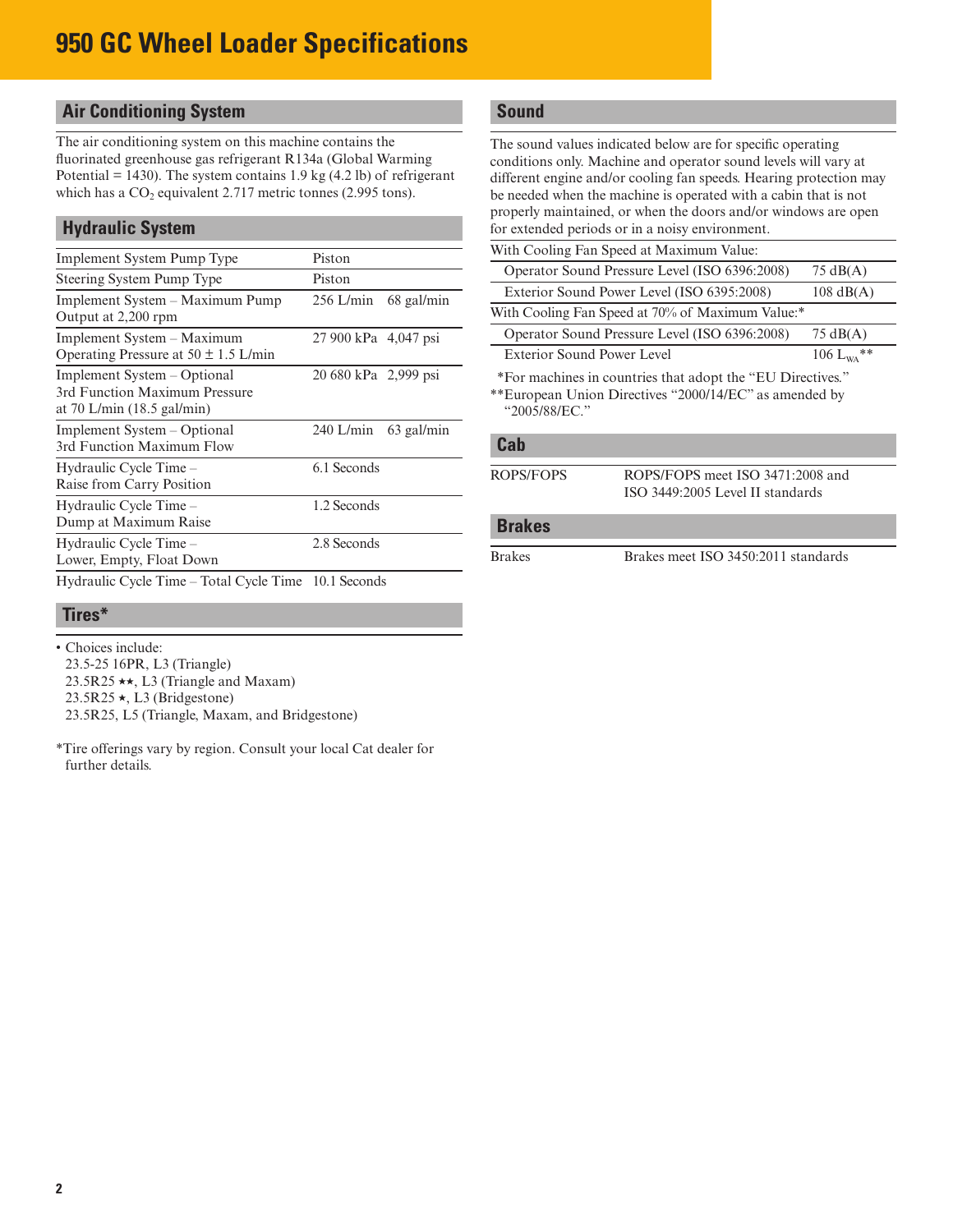# **950 GC Wheel Loader Specifications**

## **Dimensions**

All dimensions are approximate and based on L3 Triangle 23.5-25 Bias tires.



| 1 Height to Top of ROPS                                    | 3458 mm    | 11'4"  |  |  |  |  |
|------------------------------------------------------------|------------|--------|--|--|--|--|
| <b>2</b> Height to Top of Exhaust Pipe                     | 3596 mm    | 11'10" |  |  |  |  |
| <b>3</b> Height to Top of Hood                             | 2568 mm    | 8'5''  |  |  |  |  |
| 4 Ground Clearance                                         | $460$ mm   | 1'6''  |  |  |  |  |
| <b>5</b> B-Pin Height                                      | 4188 mm    | 13'9"  |  |  |  |  |
| <b>6</b> Center Line of Rear Axle to Edge of Counterweight | $2001$ mm  | 6'6''  |  |  |  |  |
| <b>7</b> Wheelbase                                         | 3300 mm    | 10'10" |  |  |  |  |
| <b>8</b> B-Pin Height at Carry                             | 655 mm     | 2'2''  |  |  |  |  |
| <b>9</b> Center Line of Rear Axle to Hitch                 | $1650$ mm  | 5'5''  |  |  |  |  |
| <b>10</b> Rack Back at Maximum Lift                        | 60 degrees |        |  |  |  |  |
| 11 Dump Angle at Maximum Lift                              | 52 degrees |        |  |  |  |  |
| <b>12</b> Rack Back at Carry                               | 45 degrees |        |  |  |  |  |
| 13 Rack Back at Ground                                     | 40 degrees |        |  |  |  |  |
| <b>14</b> Height to Center Line of Axle                    | 750 mm     | 2'6''  |  |  |  |  |
| <b>15</b> Lift Arm Clearance                               | 3649 mm    | 12'0"  |  |  |  |  |
|                                                            |            |        |  |  |  |  |

# **Turning Radius**

All dimensions are approximate and based on L3 Triangle 23.5-25 Bias tires.

| Turning Radius to Outside of Tires              | 6164 mm           | 20'3'' |
|-------------------------------------------------|-------------------|--------|
| Turning Radius to Inside of Tires               | 3419 mm           | 11'3"  |
| Width Over Tires                                | $2790$ mm         | 9'2"   |
| Turning Radius to Outside Edge of Counterweight | $6190 \text{ mm}$ | 20'3'' |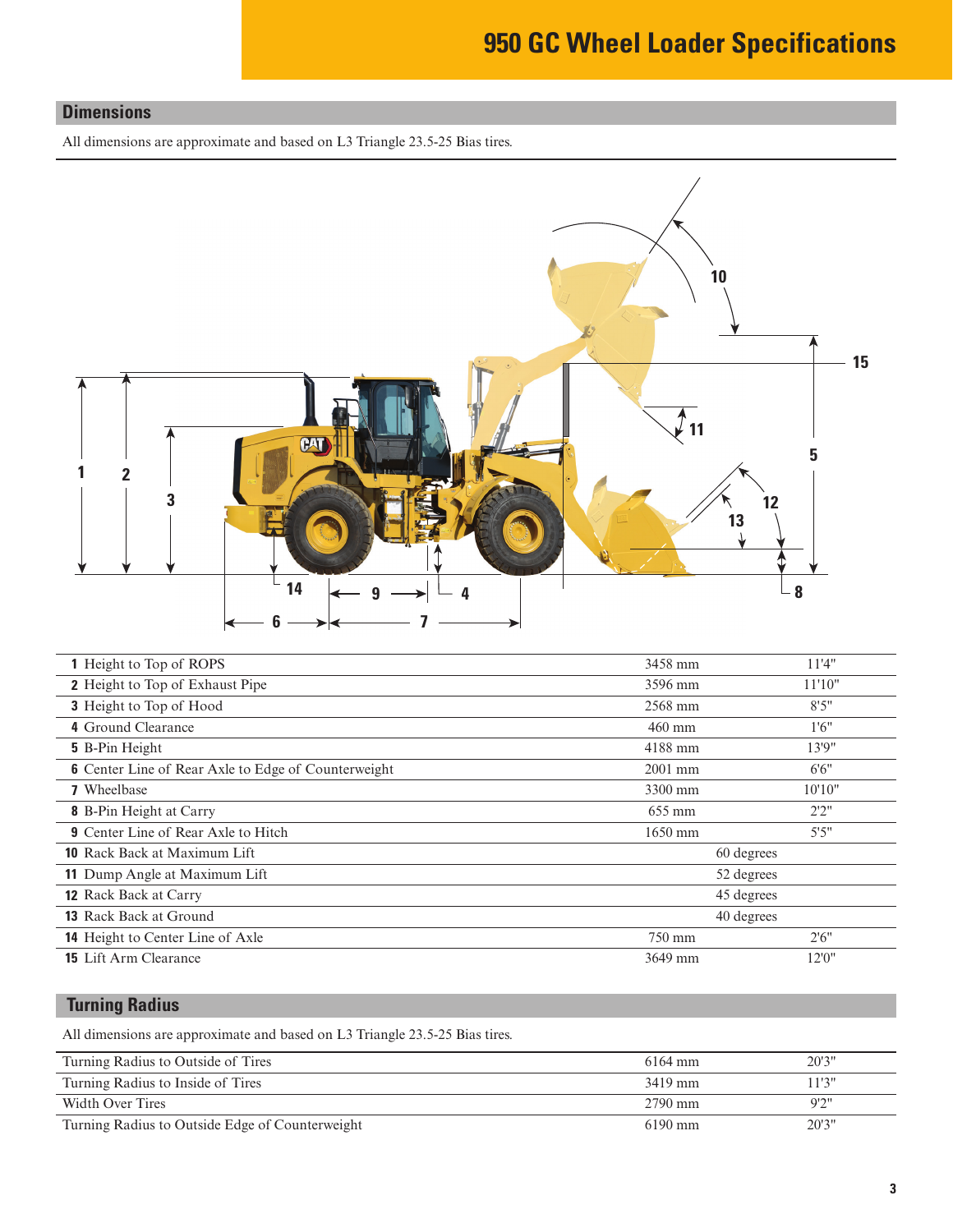# **Bucket Fill Factors and Selection Chart**

The bucket size must be chosen based on the density of the material and on the expected fill factor. The Cat Performance Series Buckets with longer floor, larger bucket opening, increased repository angle, rounded side boards and integrated spill guard, demonstrate fill factors significantly higher than previous generation or non Cat buckets. The actual volume handled by the machine is thus often larger than the rated capacity.

| <b>Loose Material</b> |                                   | <b>Material Density</b>                                       | Fill Factor (%)* |
|-----------------------|-----------------------------------|---------------------------------------------------------------|------------------|
| Earth/Clay            |                                   | 1500-1700 kg/m <sup>3</sup> (2,528-2,865 lb/yd <sup>3</sup> ) | 115              |
| Sand and Gravel       |                                   | 1500-1700 kg/m <sup>3</sup> (2,528-2,865 lb/yd <sup>3</sup> ) | 115              |
| Aggregate:            | $25-76$ mm $(1 to 3 in)$          | 1600-1700 kg/m <sup>3</sup> (2,696-2,865 lb/yd <sup>3</sup> ) | 110              |
|                       | 19 mm $(0.75$ in) and smaller     | $1800 \text{ kg/m}^3$ (3,033 lb/yd <sup>3</sup> )             | 105              |
| Rock:                 | $76 \text{ mm}$ (3 in) and larger | $1600 \text{ kg/m}^3$ (2,696 lb/yd <sup>3</sup> )             | 100              |

\*As a % of ISO 7546:1983 rated capacity.

**Note:** Fill Factors achieved will also depend on whether the product is washed or not washed.

|                         |                        | <b>Material Density</b>                               | kg/m <sup>3</sup>  | 700 | 800 | 900                  | 1000 | 1100               | 1200                   | 1300               | 1400               | 1500               | 1600<br>1700         |                    | 1800                 | 1900 | 2000<br>2100       |                    | 2200 | 2300 | 2400 | 2500 |
|-------------------------|------------------------|-------------------------------------------------------|--------------------|-----|-----|----------------------|------|--------------------|------------------------|--------------------|--------------------|--------------------|----------------------|--------------------|----------------------|------|--------------------|--------------------|------|------|------|------|
|                         |                        |                                                       | $2.70 \text{ m}^3$ |     |     |                      |      |                    |                        |                    |                    |                    |                      | $3.11 \text{ m}^3$ |                      |      |                    | $2.70 \text{ m}^3$ |      |      |      |      |
|                         |                        |                                                       | $3.10 \text{ m}^3$ |     |     |                      |      |                    |                        |                    | $3.57 \text{ m}^3$ |                    |                      | $3.10 \text{ m}^3$ |                      |      |                    |                    |      |      |      |      |
|                         | <b>General Purpose</b> | Pin On                                                | $3.30 \text{ m}^3$ |     |     |                      |      |                    |                        | $3.80 \text{ m}^3$ |                    |                    | $3.30 \text{ m}^3$   |                    |                      |      |                    |                    |      |      |      |      |
| <b>Standard Linkage</b> |                        |                                                       | $3.40 \text{ m}^3$ |     |     |                      |      |                    |                        | $3.91 \text{ m}^3$ |                    |                    | $3.40 \; \text{m}^3$ |                    |                      |      |                    |                    |      |      |      |      |
|                         |                        |                                                       | $3.60 \text{ m}^3$ |     |     |                      |      |                    | $4.14 \text{ m}^3$     |                    |                    | $3.60 \text{ m}^3$ |                      |                    |                      |      |                    |                    |      |      |      |      |
|                         |                        | Hook On                                               | $3.10 \text{ m}^3$ |     |     |                      |      |                    |                        | $3.57 \text{ m}^3$ |                    |                    | $3.10 \text{ m}^3$   |                    |                      |      |                    |                    |      |      |      |      |
|                         | Material<br>Handling   | Pin On                                                | $4.40 \text{ m}^3$ |     |     | $5.06 \; \text{m}^3$ |      |                    | $4.40 \; \mathrm{m}^3$ |                    |                    |                    |                      |                    |                      |      |                    |                    |      |      |      |      |
|                         |                        | Pin On                                                | $2.70 \text{ m}^3$ |     |     |                      |      |                    |                        |                    |                    |                    | $3.11 \text{ m}^3$   |                    |                      |      | $2.70 \text{ m}^3$ |                    |      |      |      |      |
| High Lift               | <b>General Purpose</b> |                                                       | $2.90 \text{ m}^3$ |     |     |                      |      |                    |                        |                    |                    | $3.33 \text{ m}^3$ |                      |                    | $2.90 \, \text{m}^3$ |      |                    |                    |      |      |      |      |
|                         | Material<br>Handling   | Pin On                                                | $3.60 \text{ m}^3$ |     |     |                      |      | $4.14 \text{ m}^3$ |                        |                    | $3.60 \text{ m}^3$ |                    |                      |                    |                      |      |                    |                    |      |      |      |      |
|                         |                        | <b>Bucket Fill Factors</b><br>115% 110% 105% 100% 95% |                    |     |     |                      |      |                    |                        |                    |                    |                    |                      |                    |                      |      |                    |                    |      |      |      |      |

All buckets are showing Bolt-On Edges.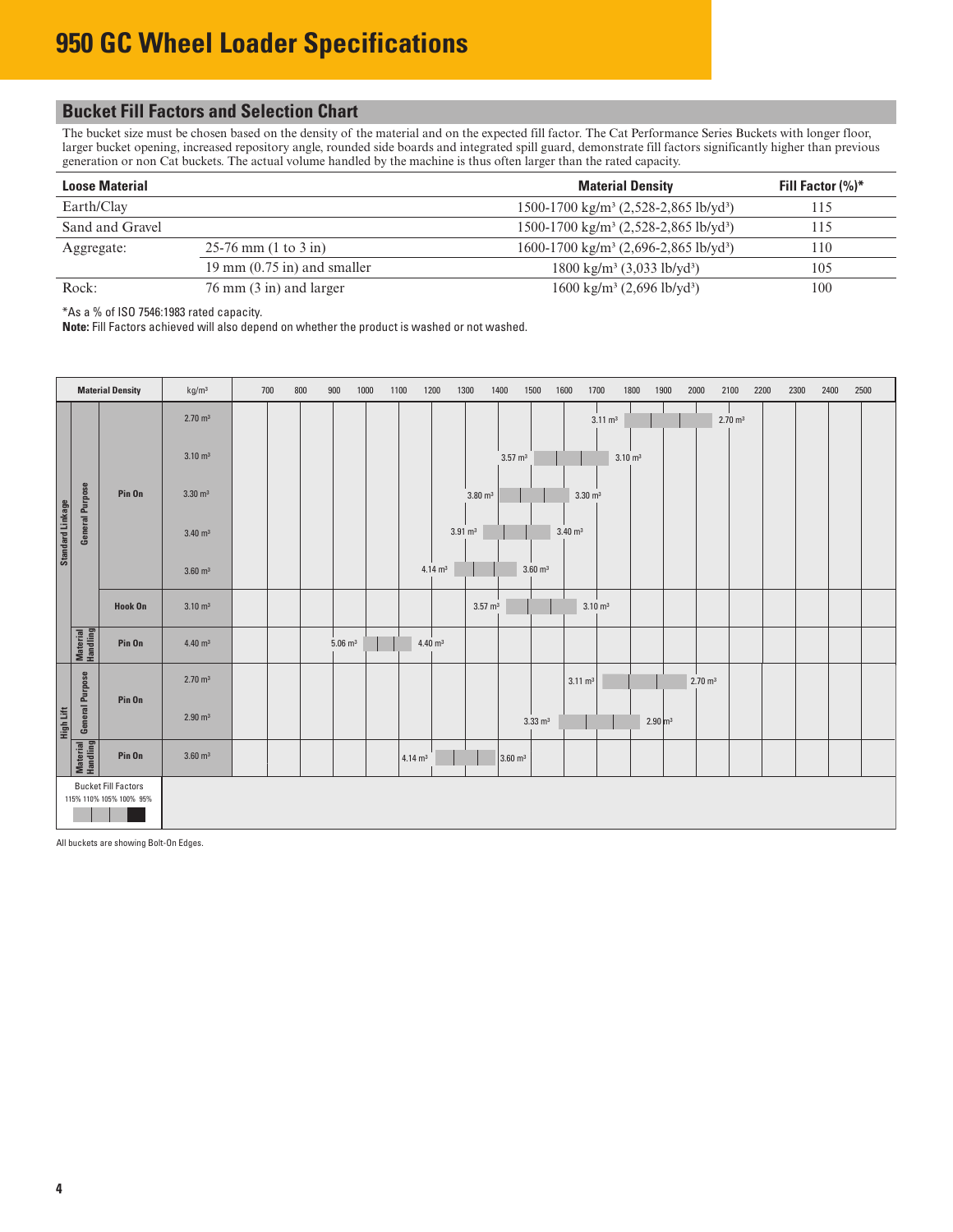# **Operating Specifications**

| <b>Bucket Type</b>                                       |                | <b>General Purpose - Pin On</b>           |                                     |              |                                           |                                     |              |                                           |                                     |              |  |
|----------------------------------------------------------|----------------|-------------------------------------------|-------------------------------------|--------------|-------------------------------------------|-------------------------------------|--------------|-------------------------------------------|-------------------------------------|--------------|--|
| <b>Edge Type</b>                                         |                | Bolt-On<br><b>Cutting</b><br><b>Edges</b> | <b>Teeth and</b><br><b>Segments</b> | <b>Teeth</b> | Bolt-On<br><b>Cutting</b><br><b>Edges</b> | <b>Teeth and</b><br><b>Segments</b> | <b>Teeth</b> | Bolt-On<br><b>Cutting</b><br><b>Edges</b> | <b>Teeth and</b><br><b>Segments</b> | <b>Teeth</b> |  |
| Capacity - Rated                                         | m <sup>3</sup> | 2.70                                      | 2.70                                | 2.50         | 3.10                                      | 3.10                                | 2.90         | 3.30                                      | 3.30                                | 3.10         |  |
| Capacity - 110% Rated                                    | m <sup>3</sup> | 2.97                                      | 2.97                                | 2.75         | 3.41                                      | 3.41                                | 3.19         | 3.63                                      | 3.63                                | 3.41         |  |
| Width                                                    | mm             | 2927                                      | 2994                                | 2994         | 2927                                      | 2994                                | 2994         | 2927                                      | 2994                                | 2994         |  |
| Dump Clearance at Maximum<br>Lift and 45° Discharge      | mm             | 3130                                      | 3015                                | 3015         | 3050                                      | 2933                                | 2933         | 3012                                      | 2894                                | 2894         |  |
| Reach at Maximum Lift<br>and 45° Discharge               | mm             | 1207                                      | 1320                                | 1320         | 1262                                      | 1374                                | 1374         | 1293                                      | 1404                                | 1404         |  |
| Reach at Level Lift Arm<br>and Bucket Level              | mm             | 2620                                      | 2781                                | 2781         | 2720                                      | 2881                                | 2881         | 2770                                      | 2931                                | 2931         |  |
| Digging Depth                                            | mm             | 86                                        | 86                                  | 56           | 86                                        | 86                                  | 56           | 86                                        | 86                                  | 56           |  |
| Overall Length                                           | mm             | 8138                                      | 8312                                | 8312         | 8238                                      | 8412                                | 8412         | 8288                                      | 8462                                | 8462         |  |
| Overall Height with Bucket<br>at Maximum Lift            | mm             | 5557                                      | 5557                                | 5557         | 5642                                      | 5642                                | 5642         | 5690                                      | 5690                                | 5690         |  |
| Loader Clearance Circle<br>with Bucket at Carry Position | mm             | 13 763                                    | 13 9 27                             | 13 9 27      | 13819                                     | 13 9 8 4                            | 13 9 8 4     | 13847                                     | 14 013                              | 14 013       |  |
| Static Tipping Load, Straight<br>with Tire Squash*       | kg             | 12618                                     | 12 481                              | 12 807       | 12 577                                    | 12 4 38                             | 12 766       | 12 4 91                                   | 12 3 5 2                            | 12 672       |  |
| Static Tipping Load, Straight<br>without Tire Squash*    | kg             | 13 328                                    | 13 190                              | 13 5 25      | 13 290                                    | 13 15 1                             | 13 4 8 8     | 13 207                                    | 13 067                              | 13 397       |  |
| Static Tipping Load, Articulated<br>with Tire Squash*    | kg             | 10 975                                    | 10838                               | 11 147       | 10 942                                    | 10 804                              | 11 115       | 10 862                                    | 10722                               | 11 027       |  |
| Static Tipping Load, Articulated<br>without Tire Squash* | kg             | 11 666                                    | 11 528                              | 11 846       | 11 638                                    | 11 498                              | 11 820       | 11 559                                    | 11419                               | 11 733       |  |
| <b>Breakout Force</b>                                    | kN             | 168                                       | 166                                 | 184          | 154                                       | 153                                 | 168          | 148                                       | 147                                 | 160          |  |
| Operating Weight                                         | kg             | 18 4 5 4                                  | 18 5 6 2                            | 18 405       | 18 392                                    | 18 500                              | 18 3 43      | 18 4 33                                   | 18 541                              | 18 3 8 4     |  |
| Reach at 2134 mm Height,<br>45° Dumped                   | mm             | 1903                                      | 1965                                | 1965         | 1923                                      | 1978                                | 1978         | 1936                                      | 1988                                | 1988         |  |
| Clearance at Full Raise<br>and Dump (on Stops)           | mm             | 3028                                      | 2897                                | 2897         | 2954                                      | 2823                                | 2823         | 2917                                      | 2786                                | 2786         |  |
| Dump Angle at Full Raise<br>and Dump (on Stops)          | degrees        | 53                                        | 53                                  | 53           | 52                                        | 52                                  | 52           | 52                                        | 52                                  | 52           |  |

\*Static tipping loads and operating weights shown are based on standard machine configuration with 23.5R25 L3 Triangle TB516 radial tires, full fuel tank, coolants, lubricants, air conditioner and operator.

(With Tire Deflection) Full compliance to ISO 14397-1:2007 Sections 1 thru 6, which requires 2% verification between calculations and testing.

(No Tire Deflection) Compliance to ISO 14397-1:2007 Sections 1 thru 5.

Bucket and work tool offerings vary by region. Consult your local Cat dealer for further details.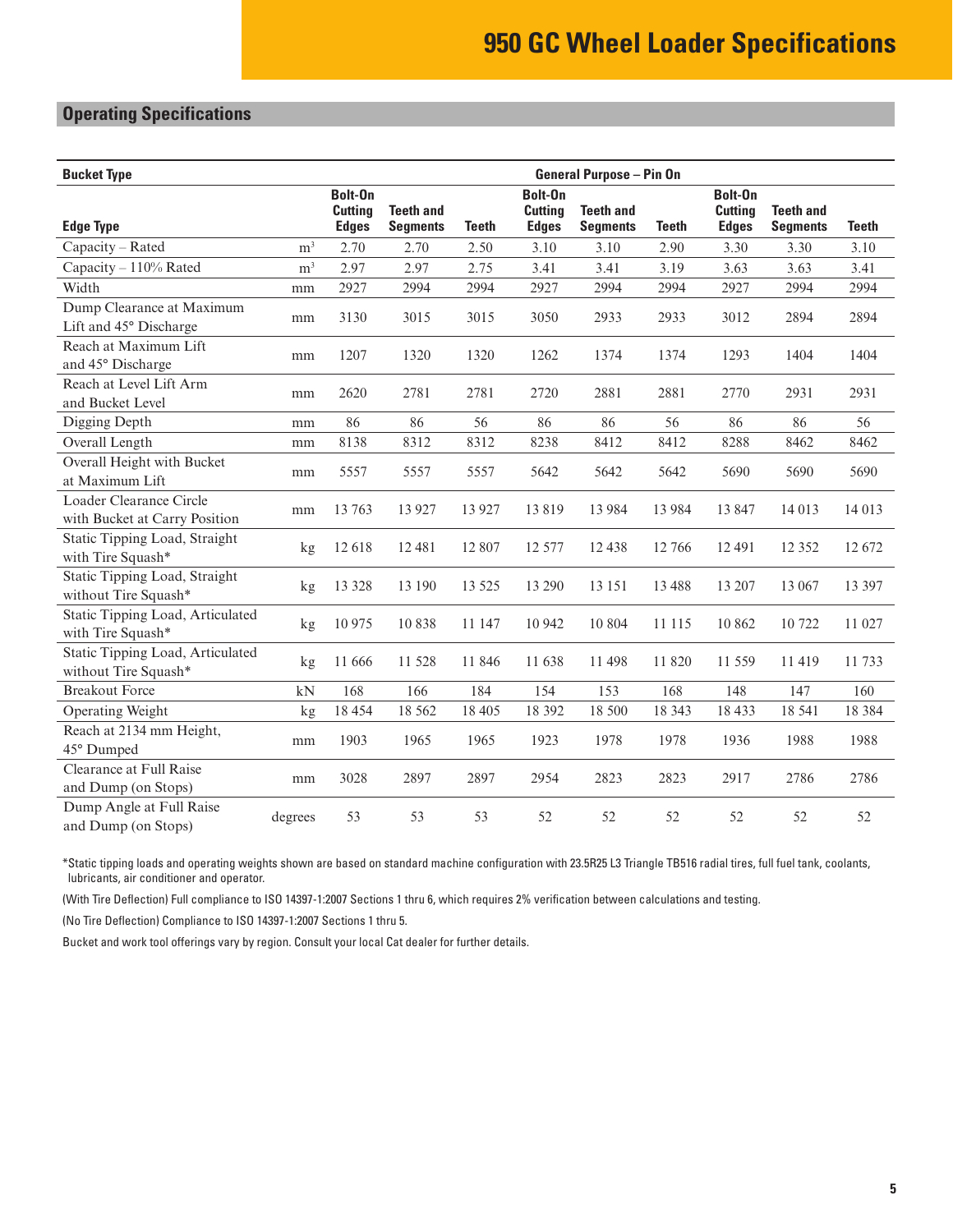# **Operating Specifications**

| <b>Bucket Type</b>                                    |                |                                           | <b>General Purpose – Pin On</b>     |         |                                           |                                     |         |
|-------------------------------------------------------|----------------|-------------------------------------------|-------------------------------------|---------|-------------------------------------------|-------------------------------------|---------|
| <b>Edge Type</b>                                      |                | Bolt-On<br><b>Cutting</b><br><b>Edges</b> | <b>Teeth and</b><br><b>Segments</b> | Teeth   | Bolt-On<br><b>Cutting</b><br><b>Edges</b> | <b>Teeth and</b><br><b>Segments</b> | Teeth   |
| $Capacity - Rated$                                    | m <sup>3</sup> | 3.40                                      | 3.40                                | 3.20    | 3.60                                      | 3.60                                | 3.40    |
| Capacity - 110% Rated                                 | m <sup>3</sup> | 3.74                                      | 3.74                                | 3.52    | 3.96                                      | 3.96                                | 3.74    |
| Width                                                 | mm             | 2927                                      | 2994                                | 2994    | 2927                                      | 2994                                | 2994    |
| Dump Clearance at Maximum Lift and 45° Discharge      | mm             | 2985                                      | 2867                                | 2867    | 2939                                      | 2820                                | 2820    |
| Reach at Maximum Lift and 45° Discharge               | mm             | 1314                                      | 1424                                | 1424    | 1351                                      | 1460                                | 1460    |
| Reach at Level Lift Arm and Bucket Level              | mm             | 2805                                      | 2966                                | 2966    | 2865                                      | 3026                                | 3026    |
| Digging Depth                                         | mm             | 86                                        | 86                                  | 56      | 86                                        | 86                                  | 56      |
| Overall Length                                        | mm             | 8323                                      | 8497                                | 8497    | 8383                                      | 8557                                | 8557    |
| Overall Height with Bucket at Maximum Lift            | mm             | 5722                                      | 5722                                | 5722    | 5781                                      | 5781                                | 5781    |
| Loader Clearance Circle with Bucket at Carry Position | mm             | 13 867                                    | 14 0 34                             | 14 0 34 | 13 902                                    | 14 0 69                             | 14 0 69 |
| Static Tipping Load, Straight with Tire Squash*       | kg             | 12 4 32                                   | 12 29 2                             | 12616   | 12 168                                    | 12027                               | 12 3 49 |
| Static Tipping Load, Straight without Tire Squash*    | kg             | 13 149                                    | 13 008                              | 13 3 43 | 12887                                     | 12745                               | 13 078  |
| Static Tipping Load, Articulated with Tire Squash*    | kg             | 10 805                                    | 10 665                              | 10 974  | 10 548                                    | 10 407                              | 10714   |
| Static Tipping Load, Articulated without Tire Squash* | kg             | 11 505                                    | 11 363                              | 11 682  | 11 249                                    | 11 107                              | 11 424  |
| <b>Breakout Force</b>                                 | kN             | 144                                       | 143                                 | 156     | 137                                       | 135                                 | 147     |
| Operating Weight                                      | kg             | 18 4 6 0                                  | 18 5 68                             | 18411   | 18 676                                    | 18784                               | 18 627  |
| Reach at 2134 mm Height, 45° Dumped                   | mm             | 1944                                      | 1993                                | 1993    | 1958                                      | 2003                                | 2003    |
| Clearance at Full Raise and Dump (on Stops)           | mm             | 2891                                      | 2760                                | 2760    | 2846                                      | 2716                                | 2716    |
| Dump Angle at Full Raise and Dump (on Stops)          | degrees        | 52                                        | 52                                  | 52      | 51                                        | 51                                  | 51      |

\*Static tipping loads and operating weights shown are based on standard machine configuration with 23.5R25 L3 Triangle TB516 radial tires, full fuel tank, coolants, lubricants, air conditioner and operator.

(With Tire Deflection) Full compliance to ISO 14397-1:2007 Sections 1 thru 6, which requires 2% verification between calculations and testing.

(No Tire Deflection) Compliance to ISO 14397-1:2007 Sections 1 thru 5.

Bucket and work tool offerings vary by region. Consult your local Cat dealer for further details.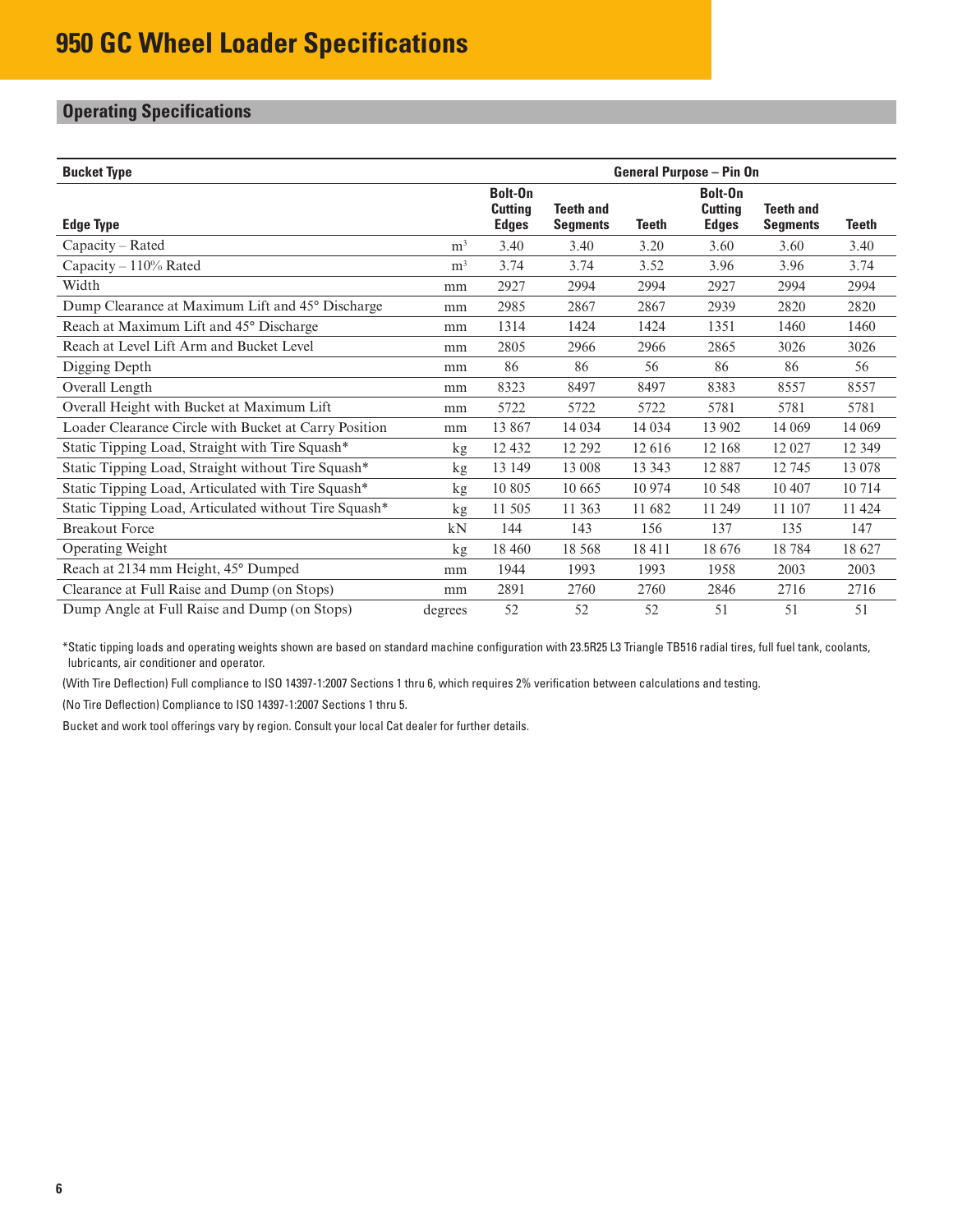# **Operating Specifications**

| <b>Bucket Type</b>                                    |                | <b>General Purpose - Hook On</b><br>Flat Floor - Pin On |                                     |              |                                 |
|-------------------------------------------------------|----------------|---------------------------------------------------------|-------------------------------------|--------------|---------------------------------|
| <b>Edge Type</b>                                      |                | Bolt-On<br><b>Cutting Edges</b>                         | <b>Teeth and</b><br><b>Segments</b> | <b>Teeth</b> | Bolt-On<br><b>Cutting Edges</b> |
| Capacity - Rated                                      | m <sup>3</sup> | 3.10                                                    | 3.10                                | 2.90         | 4.4                             |
| Capacity $-110\%$ Rated                               | m <sup>3</sup> | 3.41                                                    | 3.41                                | 3.19         | 4.84                            |
| Width                                                 | mm             | 2927                                                    | 2994                                | 2994         | 3059                            |
| Dump Clearance at Maximum Lift and 45° Discharge      | mm             | 3008                                                    | 2891                                | 2891         | 2782                            |
| Reach at Maximum Lift and 45° Discharge               | mm             | 1299                                                    | 1410                                | 1410         | 1357                            |
| Reach at Level Lift Arm and Bucket Level              | mm             | 2775                                                    | 2936                                | 2936         | 2996                            |
| Digging Depth                                         | mm             | 94                                                      | 94                                  | 64           | 102                             |
| Overall Length                                        | mm             | 8299                                                    | 8473                                | 8473         | 8527                            |
| Overall Height with Bucket at Maximum Lift            | mm             | 5662                                                    | 5662                                | 5662         | 5910                            |
| Loader Clearance Circle with Bucket at Carry Position | mm             | 13 850                                                  | 14 017                              | 14 017       | 14 109                          |
| Static Tipping Load, Straight with Tire Squash*       | kg             | 11834                                                   | 11 696                              | 12014        | 11 695                          |
| Static Tipping Load, Straight without Tire Squash*    | kg             | 12 5 35                                                 | 12 3 9 6                            | 12 723       | 12 4 04                         |
| Static Tipping Load, Articulated with Tire Squash*    | kg             | 10 224                                                  | 10 0 86                             | 10 388       | 10 10 5                         |
| Static Tipping Load, Articulated without Tire Squash* | kg             | 10 908                                                  | 10 768                              | 11 080       | 10796                           |
| <b>Breakout Force</b>                                 | kN             | 146                                                     | 145                                 | 159          | 123                             |
| Operating Weight                                      | kg             | 19 021                                                  | 19 129                              | 18972        | 18881                           |
| Reach at 2134 mm Height, 45° Dumped                   | mm             | 1940                                                    | 1993                                | 1993         | 1878                            |
| Clearance at Full Raise and Dump (on Stops)           | mm             | 2907                                                    | 2777                                | 2777         | 2739                            |
| Dump Angle at Full Raise and Dump (on Stops)          | degrees        | 52                                                      | 52                                  | 52           | 47.7                            |

\*Static tipping loads and operating weights shown are based on standard machine configuration with 23.5R25 L3 Triangle TB516 radial tires, full fuel tank, coolants, lubricants, air conditioner and operator. Hook On Bucket includes Quick Coupler.

(With Tire Deflection) Full compliance to ISO 14397-1:2007 Sections 1 thru 6, which requires 2% verification between calculations and testing.

(No Tire Deflection) Compliance to ISO 14397-1:2007 Sections 1 thru 5.

Bucket and work tool offerings vary by region. Consult your local Cat dealer for further details.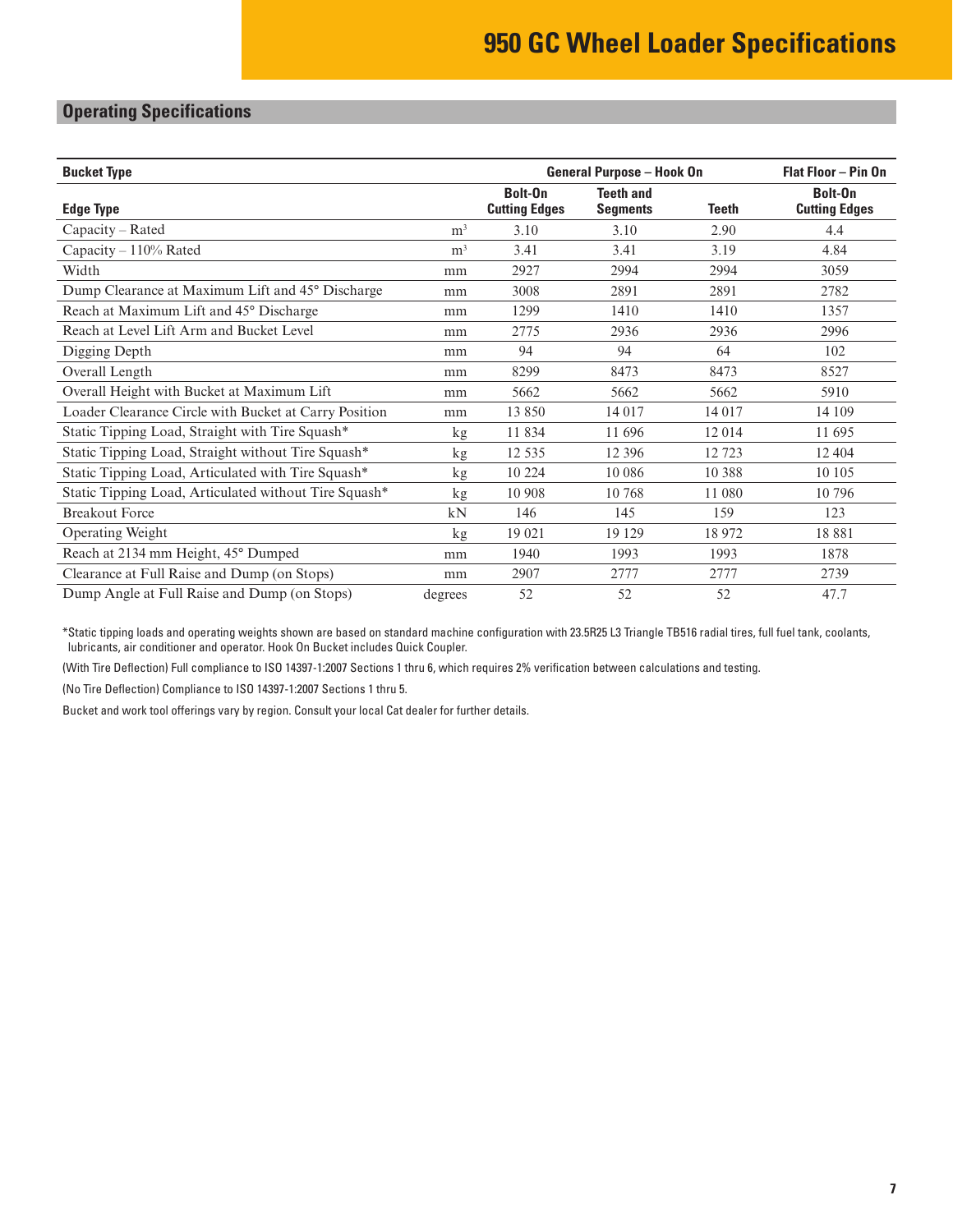# **Standard and Optional Equipment**

Standard and optional equipment may vary. Consult your Cat dealer for details.

|                                                                                             | <b>Standard</b>   | <b>Optional</b> |                                                                                     | <b>Standard Optional</b> |   |
|---------------------------------------------------------------------------------------------|-------------------|-----------------|-------------------------------------------------------------------------------------|--------------------------|---|
| <b>POWER TRAIN</b>                                                                          |                   |                 | <b>ELECTRICAL</b>                                                                   |                          |   |
| Brakes, full hydraulic enclosed wet-disc                                                    | ✓                 |                 | Alarm, back-up/main disconnect switch                                               | ✓                        |   |
| Cat C7.1 Tier 3 equivalent                                                                  | $\checkmark$      |                 | Alternator (115-amp, brush type)                                                    | ✓                        |   |
| EIMS (Engine Idle Management System)                                                        | $\checkmark$      |                 | Batteries, maintenance free (2×900 CCA)                                             | $\checkmark$             |   |
| Fan, radiator, electronically controlled,                                                   | ✓                 |                 | Ignition key; start/stop switch                                                     | ✓                        |   |
| hydraulically driven, temperature sensing,                                                  |                   |                 | Lighting system: 4 halogen work lights                                              | $\checkmark$             |   |
| on demand                                                                                   |                   | ✓               | Lighting system: 8 halogen work lights                                              |                          | ✓ |
| Fan, reversing cooling, automatic and<br>manual control                                     |                   |                 | Lighting system: 4 LED work lights                                                  |                          | ✓ |
| Filter, fuel primary/secondary/tertiary                                                     | $\checkmark$      |                 | Lights: warning beacon                                                              |                          | ✓ |
| Filters, engine air, primary/secondary                                                      | ✓                 |                 | Roading lights with high/low beam and F                                             |                          | ✓ |
| Fuel priming pump (manual)                                                                  | $\checkmark$      |                 | and R turn signals                                                                  |                          |   |
| Fuel/water separator                                                                        | $\checkmark$      |                 | Starter, electric (heavy duty)                                                      | ✓                        |   |
| Muffler, sound suppressed                                                                   | $\checkmark$      |                 | Starting and charging system, 24V                                                   | ✓                        |   |
| Radiator, unit core (9.5 fpi) with ATAAC                                                    | $\checkmark$      |                 | <b>HYDRAULICS</b>                                                                   |                          |   |
| Starting aid, glow plugs                                                                    | $\checkmark$      |                 | Dedicated brake and fan gear pump                                                   | ✓                        |   |
| Switch, transmission neutralizer lockout                                                    | $\checkmark$      |                 | Dedicated load sensing steering pump                                                | ✓                        |   |
| Torque converter                                                                            | $\checkmark$      |                 | Load sensing implement system pilot operated                                        | ✓                        |   |
| Transmission, automatic, power shift (4F/3R),                                               | ✓                 |                 | Quick coupler control                                                               |                          | ✓ |
| kick-down function, overspeed protection                                                    |                   |                 | Ride control                                                                        |                          | ✓ |
| <b>OPERATOR ENVIRONMENT</b>                                                                 |                   |                 | S.O.S <sup>SM</sup> oil sampling valves                                             | $\checkmark$             |   |
| Air conditioning (HVAC) with 10 vents and<br>filter unit located outside of cab             | $\checkmark$      |                 | 3 <sup>rd</sup> function with additional dedicated single<br>axis lever             |                          | ✓ |
| Bucket/work tool function lockout                                                           | $\checkmark$      |                 | <b>LINKAGE</b>                                                                      |                          |   |
| Cab, pressurized and sound suppressed                                                       | ✓                 |                 | Fusion™ quick coupler control                                                       |                          |   |
| Camera, rearview                                                                            |                   | $\checkmark$    | Lift and bucket return-to-dig kickouts                                              | $\checkmark$             |   |
| Coat hook                                                                                   | ✓                 |                 | (electro-magnetic), mechanical adjustment<br>Z-bar, fabricated crosstube/tilt lever | $\checkmark$             |   |
| Computerized monitoring system                                                              | ✓                 |                 | <b>ADDITIONAL EQUIPMENT</b>                                                         |                          |   |
| Cup holders and personal tray                                                               | ✓                 |                 | Autolube system                                                                     |                          | ✓ |
| on right console                                                                            |                   |                 | Cold weather starting (batteries                                                    |                          |   |
| Doors, service access (locking)                                                             | ✓<br>$\checkmark$ |                 | 2 x 1,400 CCA and ether starting aid)                                               |                          |   |
| Heater and defroster                                                                        | ✓                 |                 | Counterweight, 1800 kg                                                              | ✓                        |   |
| Horn                                                                                        | ✓                 |                 | Differentials, limited slip                                                         |                          | ✓ |
| Mirrors, rearview internal and external                                                     | ✓                 |                 | Fenders (front and rear) steel                                                      | ✓                        |   |
| Pilot hydraulic controls, lift and tilt function;<br>two (2) single axis levers or joystick |                   |                 | Fender extensions or roading                                                        |                          | ✓ |
| 12V power port (10A)                                                                        | $\checkmark$      |                 | Grill, airborne debris                                                              | ✓                        |   |
| Radio installation, complete                                                                |                   | ✓               | Hitch, drawbar with pin                                                             | ✓                        |   |
| ROPS/FOPS structure                                                                         | ✓                 |                 | Hood, metallic panels on steel structure                                            | $\checkmark$             |   |
| Seat, Cat Comfort (cloth), mechanical                                                       | $\checkmark$      |                 | L5 traction tires                                                                   |                          | ✓ |
| suspension                                                                                  |                   |                 | Power train guard                                                                   |                          | ✓ |
| Seat, air suspended                                                                         |                   | ✓               | Precleaner, turbine                                                                 |                          | ✓ |
| Steering column, adjustable angle                                                           | $\checkmark$      |                 | Product Link <sup>™</sup> ready                                                     |                          | ✓ |
| Steering, secondary, electrical                                                             |                   | ✓               | Toolbox                                                                             |                          | ✓ |
| Storage tray behind seat                                                                    | $\checkmark$      |                 | Windshield guard                                                                    |                          | ✓ |
| Window, sliding (left and right sides)                                                      | $\checkmark$      |                 |                                                                                     |                          |   |
| Wipers/washers (front and rear)                                                             | ✓                 |                 | Not all features are available in all regions. Please check with your local Cat     |                          |   |

*dealer for specific offering availability in your area. For additional information, refer to the Technical Specifications brochures for the 950 GC model available at www.cat.com or your Cat dealer.*

 $\overline{\phantom{a}}$  $\overline{\phantom{0}}$